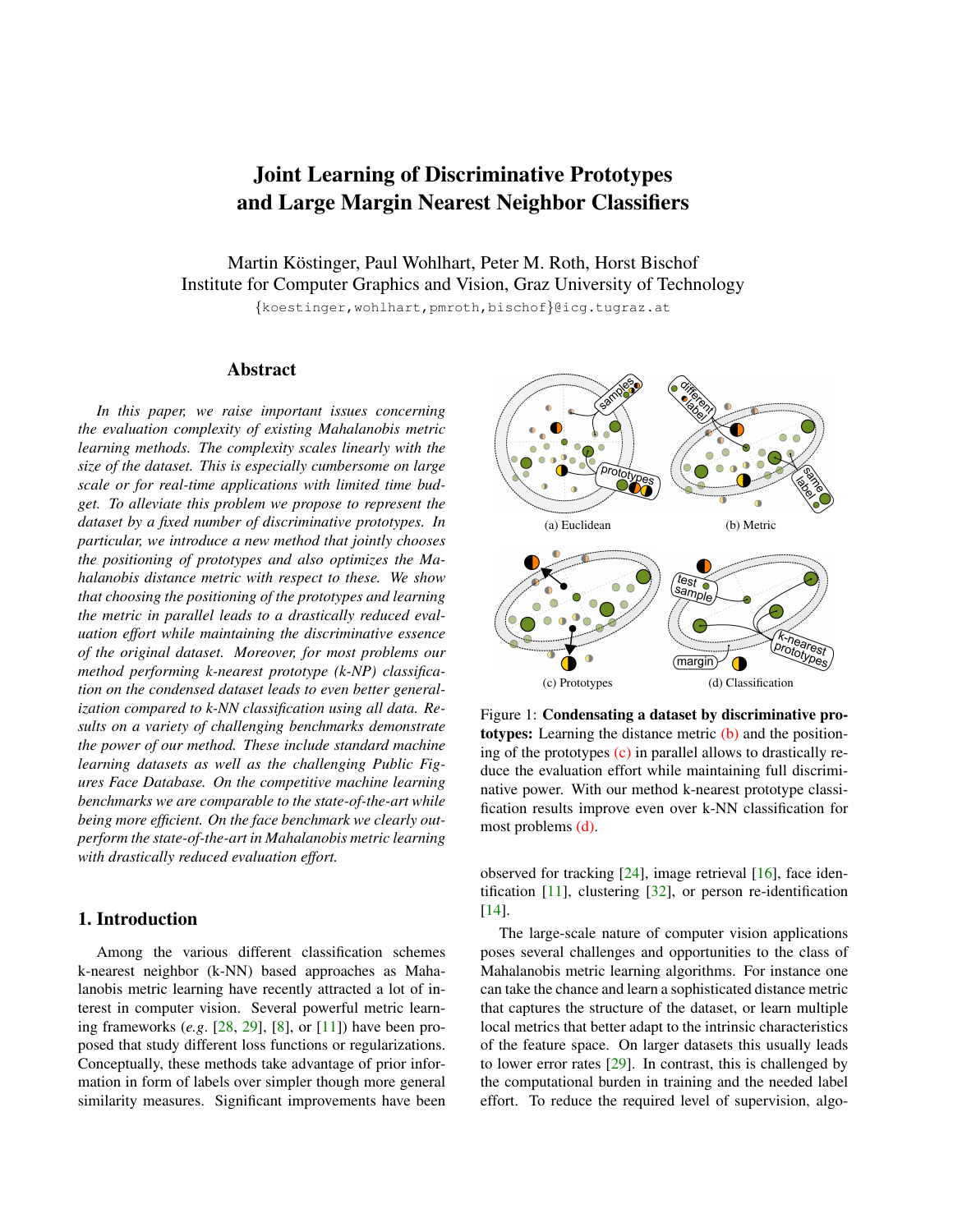<span id="page-1-1"></span>rithms such as [\[8,](#page-7-2) [18\]](#page-7-8) have been introduced that are able to learn from pairwise labels. Others tackle the problem of time complexity in learning by special optimization techniques [\[8,](#page-7-2) [29\]](#page-7-1). Ultimately, for many applications the time complexity in learning is not too critical. Nevertheless, one important aspect that is often neglected is the computational burden at test time.

One inherent drawback of Mahalanobis metric learning based methods is that the k-NN search in high-dimensional spaces is time-consuming, even on moderate sized datasets. For real-time applications with limited time budget this is even more critical. To alleviate this problem, different solutions have been proposed that focus on low dimensional embeddings. The resulting space should enable efficient retrieval and reflect the characteristics of the learned metric. For instance, one can accelerate nearest neighbor search by performing a low dimensional Hamming embedding. This can be done by applying locality sensitive hash functions directly [\[16\]](#page-7-5) or on kernelized data [\[19\]](#page-7-9). Another strategy is to learn a low-rank Mahalanobis distance metric [\[29\]](#page-7-1) that performs dimensionality reduction. Nevertheless, a too coarse approximation diminishes at least some of the benefits of learning a metric. Further, special data structures as metric ball trees have been introduced to speed up nearest neighbor search. Unfortunately, there is no significant time gain for high dimensional spaces.

Another technique is to reduce the number of training samples and introduce sparsity in the samples. Ideally, one maintains only a relatively small set of representative prototypes which capture the discriminative essence of the dataset. This condensation can be either seen as drawback, as it's likely to loose classification power, or taken as opportunity. In fact, the theoretical findings of Crammer *et al*. [\[6\]](#page-7-10) provide even evidence that prototype-based methods can be more accurate than nearest neighbor classification. One reason might be that the condensation reduces overfitting. Choosing the positioning of the prototypes wisely can lead to a drastically reduced effort while maintaining the discriminative power of the original dataset.

Addressing challenges and opportunities of larger data sets and applications with limited time budget, this paper proposes to bridge the gap between Mahalanobis metric learning and discriminative prototype learning as illustrated in Figure [1.](#page-0-3) In particular, we are interested in joint optimization of the distance metric with respect to the discriminative prototypes and also of the positioning of the prototypes. This combination enables us to drastically reduce the computational effort while maintaining accuracy. Furthermore, we provide evidence that in most cases the proposed Discriminative Metric and Prototype Learning (DMPL) method generalizes even better to unseen data compared to recent Mahalanobis metric k-NN classifiers.

The rest of this paper is structured as follows: In Section [2](#page-1-0) we give a brief overview of related work in the field of Mahalanobis metric and prototype learning. Succeeding, in Section [3](#page-2-0) we describe our Discriminative Metric and Prototype Learning (DMPL) method as an alternating optimization problem. Detailed experiments on standard machine learning datasets and on the challenging PubFig [\[20\]](#page-7-11) face recognition benchmark are provided in Section [4.](#page-4-0)

# <span id="page-1-0"></span>2. Related Work

Compared to other classification models Mahalanobis Metric Learning provides with k-NN search not only reasonable results but is also inherently multi-class and directly interpretable, based on the assigned neighbors. Several different methods (e.g.,  $[28]$ ,  $[8]$ , or  $[11]$ ) have been proposed that show good results for many real world problems. A particular successful instance of this class of algorithms is the approach of Weinberger *et al*. [\[28,](#page-7-0) [29\]](#page-7-1), which aims at improving k-NN classification by exploiting the local structure of the data. It mimics the non-continuous and nondifferentiable classification error of the k-NN scheme by a convex loss function. The main idea bases on two simple intuitions. First, the k-NNs of each sample that share the class label (target neighbors) should move close to each other. Second, no differently labeled sample should invade this local k-NN perimeter plus a safety margin. This safety margin allows for focusing on samples near the local k-NN decision boundary and ensures that the model is robust to small amounts of noise.

Prototype methods such as learning vector quantization (LVQ) share some of the favorable characteristics of Mahalanobis metric learning. They deliver intuitive, interpretable classifiers based on the representation of classes by prototypes. The seminal work of Kohonen [\[17\]](#page-7-12) updates prototypes iteratively based on a clever heuristic. A data point attracts the closest prototype in its direction if it matches the class label. Vice-versa it is repelled if it shows a different class label. Various extensions have been proposed that modify the original update heuristic. For instance, updating both the closest matching and non-matching prototype or restricting the updates close to the decision boundary. Otherwise LVQ can show divergent behavior.

Seo and Obermayer [\[23\]](#page-7-13) explicitly avoid the divergent behavior by an underlying optimization problem. The main idea is to treat the prototypes as unit size, isotropic Gaussians and maximize the likelihood ratio of the probability of correct assignment versus the total probability in the Gaussian mixture model. The resulting robust learning scheme updates only prototypes close to the decision boundary by incorrectly classified samples. Also, the work of Crammer *et al*. [\[6\]](#page-7-10) derives a loss-based algorithm for prototype positioning based on the maximal margin principle. LVQ arises as special case of this algorithm. Remarkably, the au-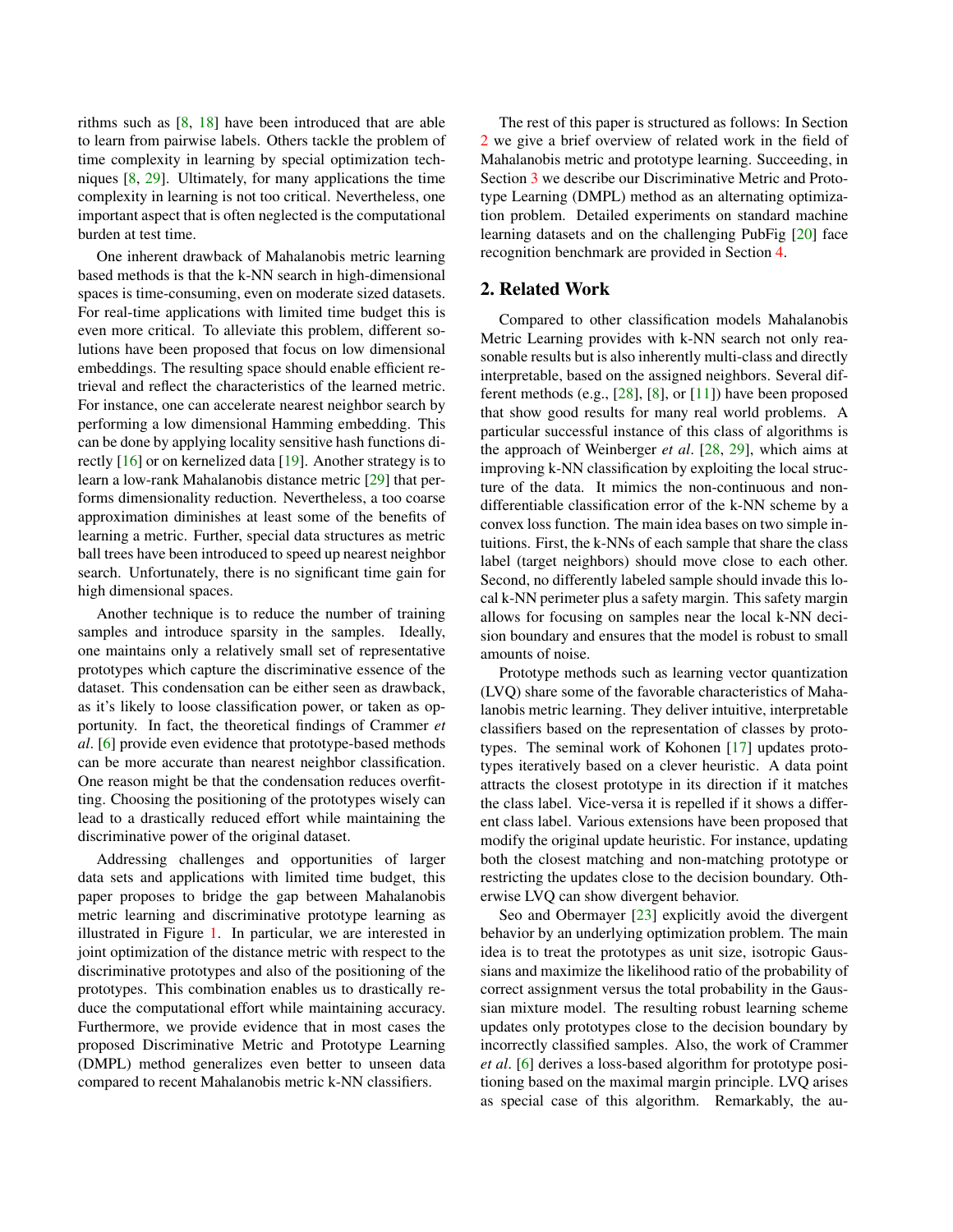<span id="page-2-2"></span>thors provide evidence that prototype methods follow maxmargin principles. However, for this class of algorithms classification is solely based on a predefined metric.

Therefore, to alleviate this issue variants have been proposed that learn some parameters of the distance function. For instance, Parametric Nearest Neighbor (P-NN) and its ensemble extension (EP-NN) [\[36\]](#page-7-14) learn weights on the Euclidean distance function. Bonilla and Robles-Kelly [\[1\]](#page-7-15) propose a probabilistic discriminative generalization of vector quantization. They jointly learn discriminative weights on soft-assignments to prototypes and further the prototype positions. Nevertheless, as these approaches learn only restricted parameters of the distance function these may miss different scalings or correlations of the features.

In contrast to these previous works we want to exploit a more general metric structure. In particular, we are interested in improving runtime and classification power by combining the favorable characteristics of Mahalanobis metric learning and prototype methods. Our method integrates a large margin formulation with focus on samples close to the decision boundary. Further, it naturally integrates with k-NN, which may be in some situations the favorable choice over nearest neighbor assignment.

# <span id="page-2-0"></span>3. Discriminative Mahalanobis Metric and Prototype Learning

In the following, we derive a new formulation that jointly chooses the positioning of prototypes and also optimizes the distance metric with respect to these. This allows us to exploit the global structure of the data (via metric) and to drastically reduce the computational effort during evaluation (via prototypes). Finally, this reduces evaluation time and improves k-NP classification.

# 3.1. Problem Formulation

For the following discussion let us introduce a training set  $\mathcal{X} = \{(\mathbf{x}_1, y_1), \dots, (\mathbf{x}_N, y_N)\}\$ , with N samples  $\mathbf{x}_i \in \mathbb{R}^D$  and corresponding labels  $y_i \in \{1, 2, ..., C\}$ . Let  $\mathcal{Z} = \{(\mathbf{z}_1, y_1), \dots, (\mathbf{z}_K, y_K)\}\)$  correspond to a set of  $K$  prototypes. Then, the squared Mahalanobis distance between a data sample  $x_i$  and a prototype  $z_k$  is defined as

<span id="page-2-1"></span>
$$
d_{\mathbf{M}}^2(\mathbf{x}_i, \mathbf{z}_k) = (\mathbf{x}_i - \mathbf{z}_k)^\top \mathbf{M}(\mathbf{x}_i - \mathbf{z}_k),
$$
 (1)

where  $M \succeq 0$  is a symmetric positive semidefinite matrix. Our goal is to estimate the metric matrix M and the prototypes  $\{z_k\}_1^K$  in parallel. The idea to fuse metric and prototype learning is general and can be adapted to various Mahalanobis metric learning methods. In particular, we adopt ideas of LMNN [\[28\]](#page-7-0) and locally establish a perimeter surrounding each data sample. Prototypes with different class label should not invade this perimeter plus a safety margin.

This behavior can be realized by minimizing the following energy:

$$
\epsilon^{i}(\mathbf{M}, \{\mathbf{z}_{k}\}_{k=1}^{K}) = (1 - \mu) \sum_{j \leadsto i} d_{\mathbf{M}}^{2}(\mathbf{x}_{i}, \mathbf{z}_{j})
$$
(2)  
+ 
$$
\mu \sum_{j \leadsto i} \sum_{l} (1 - y_{il}) \xi_{ijl}(\mathbf{M}),
$$

where  $j \rightsquigarrow i$  indicates that  $z_j$  is a target prototype of sample  $x_i$  and  $\mu \in [0, 1]$  is a weighting factor. The first term attracts target prototypes  $z_j$  while the second term emits a repelling force on differently labeled prototypes  $z_l$  that invade the perimeter. We refer to these invaders as impostor prototypes. Note that the pairwise label  $y_{il}$  is zero if  $y_i \neq y_l$ and one otherwise.

If a prototype invades the local perimeter plus margin is monitored by

$$
\xi_{ijl}(\mathbf{M}) = \left[1 + d_{\mathbf{M}}^2(\mathbf{x}_i, \mathbf{z}_j) - d_{\mathbf{M}}^2(\mathbf{x}_i, \mathbf{z}_l)\right]_+, \qquad (3)
$$

where  $[a]_+ = \max(a, 0)$  is the hinge loss. It activates only if the prototype is closer to the sample  $x_i$  than the target prototype  $z_i$  plus margin. Finally, the overall energy function is a sum of the local contributions:

$$
\epsilon(\mathbf{M}, \{\mathbf{z}_k\}_{k=1}^K) = \sum_{i=1}^N \epsilon^i(\mathbf{M}, \{\mathbf{z}_k\}_{k=1}^K).
$$
 (4)

In order to minimize the energy function we use an alternating optimization based on gradient descent w.r.t. the prototype positions  ${\mathbf{z}_k}_{k=1}^K$  and the distance metric **M**. At each iteration we take a sufficiently small gradient step and monitor boundary conditions as  $M \succeq 0$ . In the following, we derive alternating update rules in terms of prototypes and the metric matrix.

#### 3.2. Learning Prototypes

First, we derive the update rules w.r.t. to the prototype locations. As the particular role of an individual prototype as target or impostor is ambiguous on global scope we express the gradient

$$
\frac{\partial \epsilon(\mathbf{M}, \{\mathbf{z}_k\}_{k=1}^K)}{\partial \mathbf{z}_k} = \sum_{i=1}^N \frac{\partial \epsilon^i(\mathbf{M}, \{\mathbf{z}_k\}_{k=1}^K)}{\partial \mathbf{z}_k}
$$
(5)

as sum over the (unambiguous) gradient contribution of each data sample  $x_i$  on the respective prototype  $z_k$ . A prototype can be a target neighbor  $(k = j)$ , an impostor  $(k = l)$ , or simply irrelevant as too far away. Therefore, we specify the gradient contribution of a sample on a prototype as follows: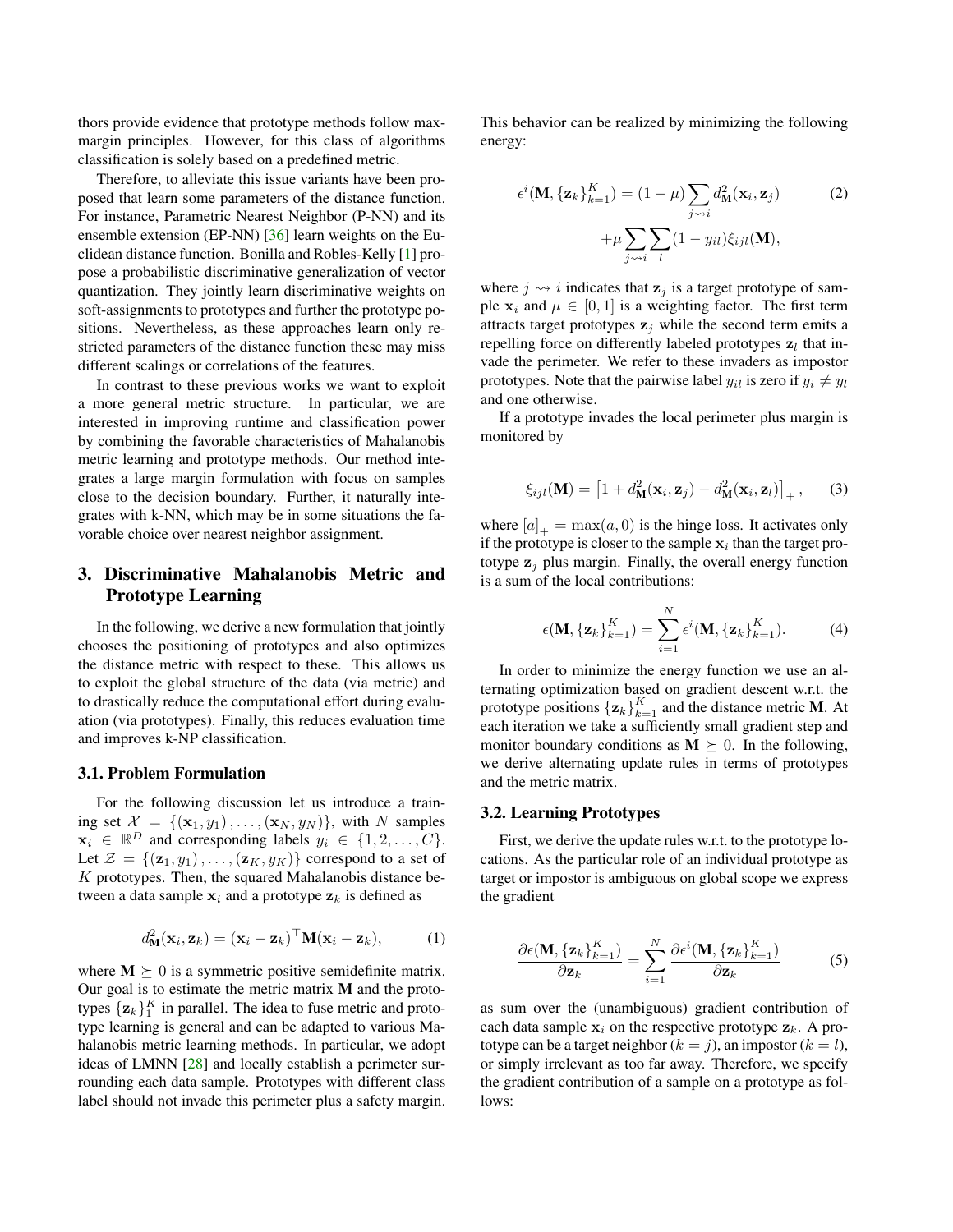<span id="page-3-5"></span><span id="page-3-0"></span>
$$
\frac{\partial \epsilon^{i}(\mathbf{M}, \{\mathbf{z}_{k}\}_{k=1}^{K})}{\partial \mathbf{z}_{k}} = \begin{cases} \frac{\partial \epsilon^{i}(\mathbf{M}, \{\mathbf{z}_{k}\}_{k=1}^{K})}{\partial \mathbf{z}_{j}} & \text{if } k=j\\ \frac{\partial \epsilon^{i}(\mathbf{M}, \{\mathbf{z}_{k}\}_{k=1}^{K})}{\partial \mathbf{z}_{l}} & \text{if } k=l\\ 0 & \text{otherwise.} \end{cases}
$$
(6)

Taking into account that

<span id="page-3-1"></span>
$$
\frac{\partial d_{\mathbf{M}}^2(\mathbf{x}_i, \mathbf{z}_k)}{\partial \mathbf{z}_k} = -2(\mathbf{x}_i - \mathbf{z}_k)^\top \mathbf{M}
$$
(7)

we can re-write the gradients defined in Eq. [\(6\)](#page-3-0). Substi-tuting Eq. [\(7\)](#page-3-1) into Eq. [\(6\)](#page-3-0) for a target prototype ( $k = j$ , attraction force) we get

$$
\frac{\partial \epsilon^{i}(\mathbf{M}, \{\mathbf{z}_{k}\}_{k=1}^{K})}{\partial \mathbf{z}_{j}} = (1 - \mu) \sum_{j \leadsto i} -2(\mathbf{x}_{i} - \mathbf{z}_{j})^{\top} \mathbf{M} \qquad (8)
$$

$$
+ \mu \sum_{l \text{ s.t. } (i, j, l) \in \mathcal{I}} -2(\mathbf{x}_{i} - \mathbf{z}_{j})^{\top} \mathbf{M},
$$

where  $\mathcal{I} = \{(i, j, l) | \xi_{ijl} > 0\}$  is the set of active sampleimpostor triplets. Similarly, we get

$$
\frac{\partial \epsilon^{i}(\mathbf{M}, \{\mathbf{z}_{k}\}_{k=1}^{K})}{\partial \mathbf{z}_{l}} = -\mu \sum_{l \text{ s.t. } (i,j,l) \in \mathcal{I}} -2(\mathbf{x}_{i} - \mathbf{z}_{l})^{\top} \mathbf{M} \qquad (9)
$$

for an impostor prototype ( $k = l$ , repelling force). Finally, we can specify the iterative update rule at iteration  $t$  for the prototypes as

<span id="page-3-3"></span>
$$
\mathbf{z}_{k}^{(t+1)} = \mathbf{z}_{k}^{(t)} - \eta \frac{\partial \epsilon \left(\mathbf{M}^{(t)}, \left\{ \mathbf{z}_{k}^{(t)} \right\}_{k=1}^{K} \right)}{\partial \mathbf{z}_{k}^{(t)}}, \quad (10)
$$

where  $\eta$  denotes the learning rate. Reasonable choices for the initial prototypes are all variants of clustering algorithms such as k-means or using training samples as initialization. We emphasize that compared to the update rules of LVQ or P-NN [\[36\]](#page-7-14) our formulation is more general and natively integrates in k-NP classification. Further, it accounts for different scalings and correlations of the feature space.

#### 3.3. Distance Metric Learning

Next, we derive the update rule w.r.t. the distance metric in terms of the local contribution of each sample to its neighboring prototypes. Hence, the derivative can be expressed as

$$
\frac{\partial \epsilon(\mathbf{M}, \{\mathbf{z}_k\}_{k=1}^K)}{\partial \mathbf{M}} = \sum_{i=1}^N \frac{\partial \epsilon^i(\mathbf{M}, \{\mathbf{z}_k\}_{k=1}^K)}{\partial \mathbf{M}}.
$$
 (11)

To estimate M, gradient descent is performed along the gradient defined by the set of active sample-impostor triplets  $I$ . We can write the gradient as

<span id="page-3-2"></span>
$$
\frac{\partial \epsilon^{i} \left( \mathbf{M}, \{\mathbf{z}_{k}\}_{k=1}^{K} \right)}{\partial \mathbf{M}} = (1 - \mu) \sum_{j \leadsto i} \mathbf{C}_{ij} \qquad (12)
$$

$$
+ \mu \sum_{(j,l) \text{ s.t. } (i,j,l) \in \mathcal{I}} (\mathbf{C}_{ij} - \mathbf{C}_{il}),
$$

where  $C_{ik}$  denotes the outer product of pairwise differences. This is the gradient of the distance function  $d^2_{\mathbf{M}}$ :

$$
\mathbf{C}_{ik} = (\mathbf{x}_i - \mathbf{z}_k)(\mathbf{x}_i - \mathbf{z}_k)^{\top} = \frac{\partial d_{\mathbf{M}}^2(\mathbf{x}_i, \mathbf{z}_k)}{\partial \mathbf{M}}.
$$
 (13)

Eq. [\(12\)](#page-3-2) conceptually tries to strengthen the correlation between the sample and target prototypes while weakening it between the sample and impostor prototypes. Finally, we can specify the iterative update rule at iteration  $t$  as

<span id="page-3-4"></span>
$$
\mathbf{M}^{(t+1)} = \mathbf{M}^{(t)} - \eta \frac{\partial \epsilon \left(\mathbf{M}^{(t)}, \left\{ \mathbf{z}_k^{(t)} \right\}_{k=1}^K \right)}{\partial \mathbf{M}^{(t)}}.
$$
 (14)

Initially, we start with the Euclidean distance  $(M = I)$ . Note that after each iteration we check if M induces a valid pseudo-metric. To satisfy metric conditions we use a projection operator similar to [\[13\]](#page-7-16) by back-projecting the current solution on the cone of positive semidefinite (p.s.d.) matrices.

#### 3.4. Evaluation Complexity

In the following, we want to to assess the efficiency of our proposed method at test time. For that purpose we derive the computational complexity and compare it to related algorithms. Since M is p.s.d. we can decompose it as  $M = L<sup>T</sup>L$ . This allows to express the squared distance in Eq. [\(1\)](#page-2-1) by computing the Euclidean distance after performing a linear transformation as

$$
d_{\mathbf{M}}^{2}(\mathbf{x}_{i}, \mathbf{z}_{k}) = (\mathbf{x}_{i} - \mathbf{z}_{k})^{\top} \underbrace{\mathbf{L}^{\top} \mathbf{L}}_{\mathbf{M}}(\mathbf{x}_{i} - \mathbf{z}_{k}) = (15)
$$

$$
= (\mathbf{L}\mathbf{x}_i - \mathbf{L}\mathbf{z}_k)^{\top} (\mathbf{L}\mathbf{x}_i - \mathbf{L}\mathbf{z}_k) = (16)
$$

$$
= \|\mathbf{L}(\mathbf{x}_i - \mathbf{z}_j)\|^2. \tag{17}
$$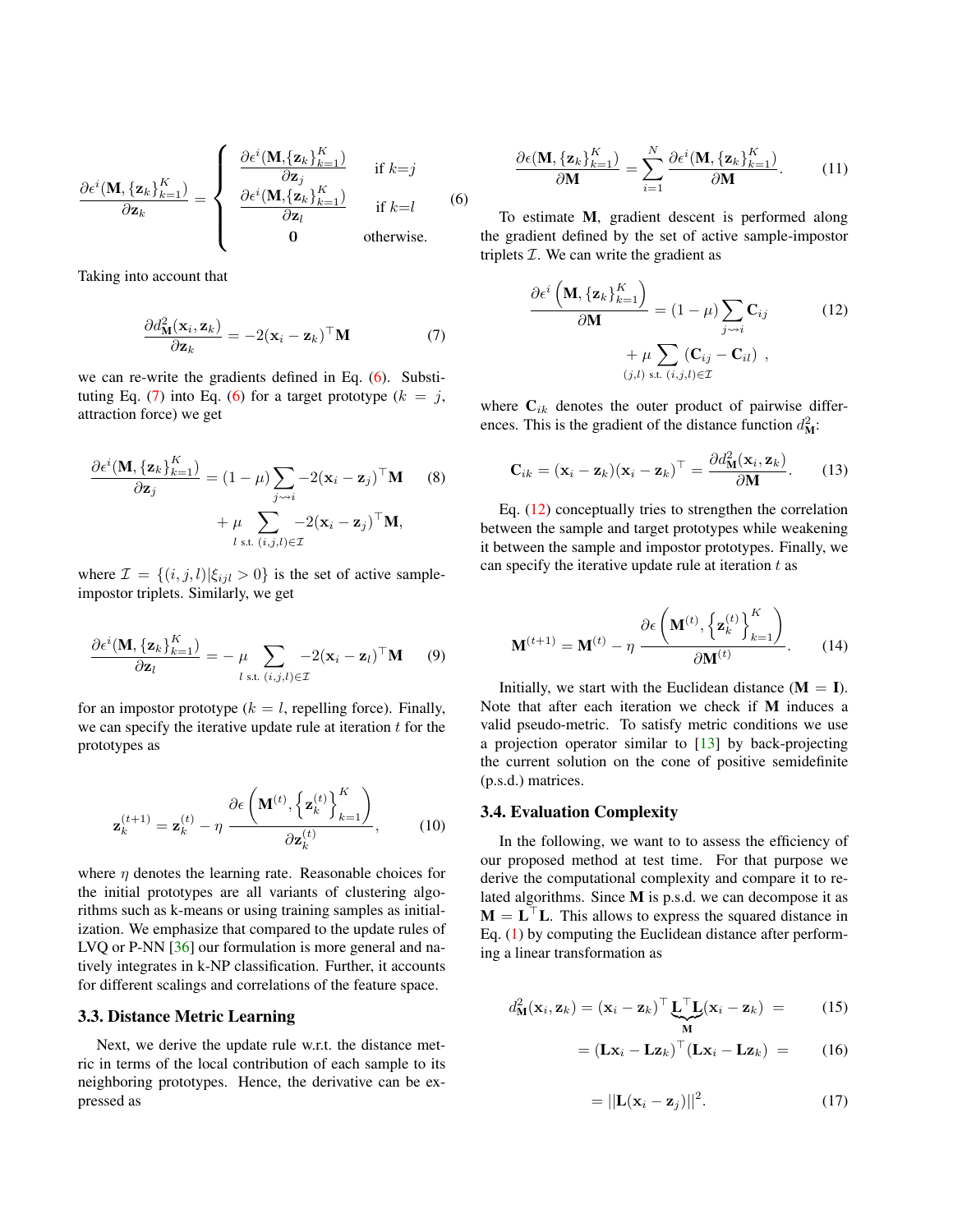<span id="page-4-3"></span>One advantage of this formulation is that for all prototypes  ${\mathbf{z}_k}_{k=1}^K$  the linear transformation  ${\mathbf{L}}{\mathbf{z}_k}$  can be precomputed prior to testing. Further, the test sample  $\mathbf{L}\mathbf{x}_i$  has to be projected only once at test time. The complexity of the matrix-vector multiplication is  $\mathcal{O}(D^2)$ , where D is the feature dimensionality. Then, the complexity of comparing one test sample with one prototype is  $O(D^2 + D)$ . Straight forward for the k-NP search we arrive at  $O(D^2 + DKC)$ , where  $K$  is the number of prototypes for each of the  $C$ classes. In typical scenarios this reduces to  $\mathcal{O}(DKC)$  as the matrix-vector multiplication is negligible due to  $D^2 \ll$  $DKC$ . Thus, the k-NP search is linear in terms of the overall number of prototypes and the feature dimensionality.

The comparison to related methods reveals some interesting results. If we assume the same number of anchor points a local-linear SVM has the same complexity  $\mathcal{O}(DCA)$ , where A is the number of anchor points. For a kernel SVM and the kernelized hashing approach of [\[19\]](#page-7-9) the evaluation scales linearly with the number of support vectors S or kernel samples times the kernel complexity  $K_c$ ,  $\mathcal{O}(SK_c)$ . The locality-sensitive hashing approach of [\[16\]](#page-7-5) scales with  $\mathcal{O}(MD)$ . M is the length of the short list of samples generated by approximate search in Hamming space [\[5\]](#page-7-17). This list is considered for exact search under the learned metric. k-NN based approaches scale linearly with the number of training samples  $N$ ,  $\mathcal{O}(DN)$ . Note that in typical scenarios the overall number of prototypes is considerable smaller than the number of training samples:  $KC \ll N$ .

Thus, if we recapitulate the characteristics of the different approaches our method scales linearly with the number of prototypes. This allows for classification with a fixed time budget which is beneficial for time critical applications. Succeeding, we show that we outperform methods that have a lower computational complexity. Further, we are comparable to, or even improve over methods with a similar or higher complexity. Only drastically more complex methods show better results.

# <span id="page-4-0"></span>4. Experiments

To show the broad applicability of our method we conduct experiments on various standard benchmarks with rather diverse characteristics. The goals of our experiments are twofold. First, we want to show that with a drastically reduced prototype set we get comparable or even better results than related work. Second, we want to prove that we are more efficient in evaluation. This is clearly beneficial for large scale or real-time applications.

# 4.1. Machine Learning Databases

In the following, we benchmark our proposed method on MNIST [\[10\]](#page-7-18), USPS [\[15\]](#page-7-19), LETTER [\[10\]](#page-7-18) and CHARS74k [\[3\]](#page-7-20). First, we give a brief overview of the databases. Sec-

<span id="page-4-1"></span>

<span id="page-4-2"></span>Figure 2: Benchmark of our proposed method (DMPL) to baseline approaches: K-Nearest Prototype Learning (kNPL, Eq. [\(10\)](#page-3-3)), Large Margin Nearest Prototype (LMNP, Eq. [\(14\)](#page-3-4)) learning, k-means and plain LMNN [\[29\]](#page-7-1). We compare the 1-NP classification error in relation to the number of prototypes per class. The numbers in parenthesis denote the classification error with 100 prototypes per class.

ond, we compare our method Discriminative Metric and Prototype Learning (DMPL) to several baselines such as learning only the prototypes or the distance metric. Finally, we compare the performance related to the evaluation complexity between our method and state-of-the-art approaches.

The MNIST database  $[10]$  of hand written digits contains in total 70,000 images in one train-test split. 60,000 samples are used for training and 10,000 for testing. The images have a resolution of  $28\times28$  pixels and are in grayscale. Similarly USPS [\[15\]](#page-7-19) contain grayscale images of hand written digits with a resolution of  $16 \times 16$  pixels. 7291 images are organized for training and 2007 images for testing.

In contrast, the LETTER [\[10\]](#page-7-18) database contains a large number of synthesized images showing one of the 26 capital letters of the English alphabet. The images are represented as 16 dimensional feature vector which describes statistical moments and edge counts.

Chars74K [\[3\]](#page-7-20) contains a large mixed set of natural and synthesized characters. The images comprise either one of the 26 capital or lowercase letters and digits. Thus, the dataset features 62 classes. 7,705 characters are cropped of natural images, 3,410 are hand drawn and 62,992 are synthesized. Similar to [\[36\]](#page-7-14) we apply a color space conversion to grayscale and resizes each image to  $8 \times 8$  pixels. Further, the database is split into one train-test set where 7400 samples are organized for testing and the rest for training.

For MNIST we perform a dimensionality reduction of the raw features by PCA to a 164 dimensional subspace, to make the learning more tractable. For all other databases we use the raw data without calculating any complex features, in order to get a fair comparison.

In Figure [2](#page-4-1) we compare our method (DMPL) to baseline approaches on the respective benchmarks. Therefore, we plot the classification error in relation to the number of prototypes. In particular, we report the following results: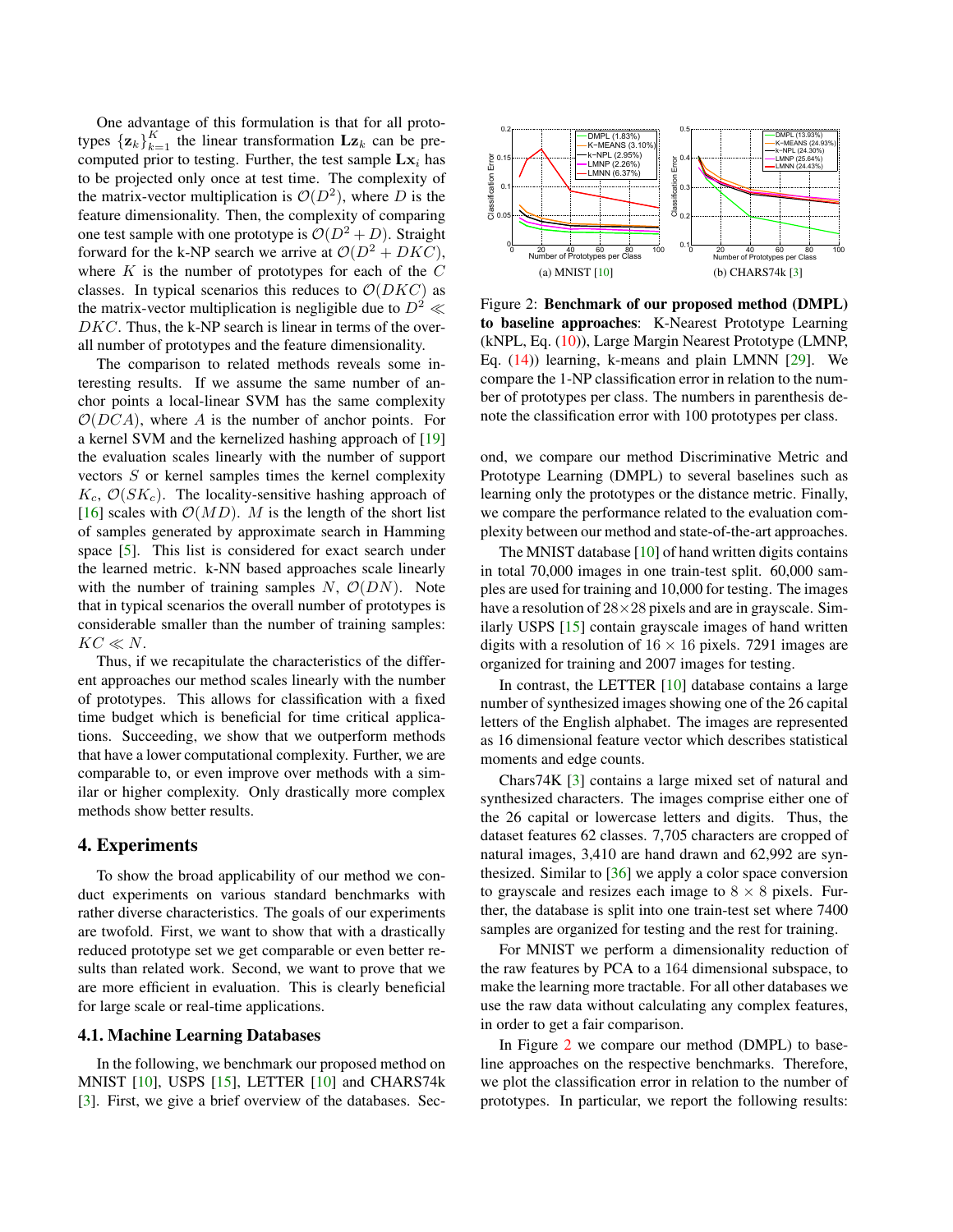<span id="page-5-2"></span><span id="page-5-0"></span>

| <b>Methods</b>                                           |                                                                |               | <b>USPS</b>    | <b>LETTER</b>  | Chars74K        |
|----------------------------------------------------------|----------------------------------------------------------------|---------------|----------------|----------------|-----------------|
| Prototype                                                | DMPL $_{1-NP}$ (40 prototypes)                                 | 2.13          | 5.68           | 3.13           | 19.81           |
| <b>Methods</b>                                           | DMPL $_{1-NP}$ (100 prototypes)                                | 1.83          | 4.93           | 2.48           | 13.93           |
|                                                          | DMPL $_{3-NP}$ (200 prototypes)                                | 1.66          | 4.83           | 2.50           | 14.05           |
|                                                          | Parametric NN (40 prototypes) [36]                             |               | 7.87           | 6.95           | 29.46           |
|                                                          | Ensemble of P-NN (800 prototypes) [36]                         | 1.65          | 4.88           | 2.90           | 19.53           |
| <b>Nearest</b>                                           | Nearest Neighbor 1-NN,3-NN                                     |               | $4.88 - 5.08$  | $4.30 - 4.35$  | 17.97 - 19.99   |
| <b>Neighbors</b>                                         | LMNN $_{1-NN},_{3-NN}$ [28, 29]                                | $1.70 - 2.09$ | $4.73 - 4.78$  | $2.93 - 3.54$  | $17.07 - 19.08$ |
| <b>SVMs</b><br>Linear $[9]$                              |                                                                | 8.18          | 8.32           | 23.63          | 35.08           |
|                                                          | Kernel [4, 7, 25, 2]                                           | $1.36 - 1.41$ | $4.24 - 4.58$  | $2.12 - 2.80$  | 16.86           |
| <b>Locally linear</b>                                    | Lin. SVM + LCC $(4,096$ anchor p.) $[34, 33, 27]$              | $1.64 - 2.28$ | 4.38           | 4.12           | 20.88           |
| Lin. SVM + DCN $(L1 = 64, L2 = 512)$ [22]<br>classifiers |                                                                | 1.51          |                |                |                 |
|                                                          | Local Linear SVM (100 anchor p.) [21]                          |               | 5.78           | 5.32           | 25.11           |
|                                                          | $LIB-LLSVM + OCC [35]$                                         |               | 3.94           | 6.85           | 18.72           |
|                                                          | ALH [31]                                                       | 2.15          | 4.19           | 2.95           | 16.26           |
| Spectral hashing [30, 12]<br><b>Locality sensitive</b>   |                                                                | $4.25 - 5.27$ | $8.72 - 13.35$ | $7.42 - 33.67$ | 26.03           |
| Hashing                                                  | Fast Image Search for Learned Metrics ( $\epsilon$ = 0.6) [16] | 5.51          | 5.53           | 8.55           |                 |
|                                                          | KLSH $[19]$ $(10,000$ kernel samples)                          | 6.15          | 5.68           | 7.38           | 88.76           |
|                                                          | Spherical Hashing [12]                                         | 2.22          | 5.13           | 19.00          | 16.65           |

Table 1: Comparison of classification error rates on MNIST, USPS, LETTER and Chars74k. Our method (denoted DMPL) outperforms several state-of-the-art approaches while being more efficient. With 200 prototypes we improve even over LMNN which requires the full dataset for classification. The top performing method of each category is highlighted. K-NP refers to the number of prototypes used for classification.

<span id="page-5-1"></span>

|           | <b>DMPL</b> $vs \ldots$ | <b>LMNN</b> $[28]$ | <b>SVM [9]</b>   | LLC $[27, 34, 33]$     | LL-SVM $[21]$ | <b>P-NN</b> $[36]$ | EP-NN $[36]$ | $\textbf{FSLM}$ [16] |
|-----------|-------------------------|--------------------|------------------|------------------------|---------------|--------------------|--------------|----------------------|
|           | Rel. Compl.             | 60                 | $\overline{100}$ | 40                     |               | 2.5                |              | 1.94                 |
|           | Rel. Error              | $+0.13\%$          | $-6.35\%$        | $-0.45\%$ to $+0.19\%$ | $-0.02\%$     | $-1.30\%$          | $+0.18\%$    | $-3.68\%$            |
| $\approx$ | Rel. Compl.             | 30                 | $\overline{200}$ | 20                     |               |                    |              | 0.97                 |
|           | Rel. Error              | $-0.05\%$          | $-6.52\%$        | $-0.62\%$ to $+0.02\%$ | $-0.19\%$     | $-1.47\%$          | $+0.01\%$    | $-3.86\%$            |

Table 2: Relative comparison of the evaluation complexity and the difference of classification errors using MNIST [\[10\]](#page-7-18). We compare DMPL 1-NP with 100 and DMPL 3-NP with 200 prototypes vs related state-of-the-art. For instance, compared to LMNN DMPL 3-NP with 200 prototypes is 30 times faster and has a 0.05 percentage points lower classification error.

The direct assignment of the k-means cluster label, thus ignoring discriminative information in learning at all. Second, we compare to training standard LMNN on the prototypes. Here, the main goal is to stress the difference between optimizing for k-NP classification or k-NN classification. Third, we compare to only tuning the positioning of the prototypes, referred as k-Nearest Prototype Learning (kNPL). Finally, we optimize only the distance metric assuming fixed prototypes, referred as Large Margin Nearest Prototype (LMNP) learning.

For the following discussion we focus on the respective results on MNIST visualized in Figure [2](#page-4-1) [\(a\),](#page-4-2) although the relative results are comparable on the different datasets. As expected LMNN and k-means perform initially worse than the prototype based methods. In case of LMNN the performance gap is rather big. By increasing the number of prototypes the gap gets smaller as the k-means centroids behave more similar to the actual data samples. However, ultimately for MNIST a performance gap of about 4.5% remains. Comparing LMNN to LMNP reveals that it is beneficial to optimize the distance metric in respect to the prototypes. The drop in terms of classification error is about 4% with 100 prototypes. Interestingly, k-means is more competitive compared to LMNN right from the beginning. Nevertheless, it is outperformed by both, kNPL and also LMNP. Comparing the baselines to our discriminative metric and prototype learning (DMPL) method reveals that the power lies in the combination of distance metric learning and prototype methods. DMPL outperforms LMNN by roughly 4.5% and k-means by 1.3%. As MNIST is a rather competitive dataset this is a reasonable performance gain.

Next, in Table [1](#page-5-0) we benchmark our method to various state-of-the-art approaches. These include recent local linear methods, support vector machines, nearest neighbor and prototype based methods. Further, Table [2](#page-5-1) gives a relative comparison of the evaluation complexity of selected methods and their classification error on MNIST. The performance comparison between local linear methods as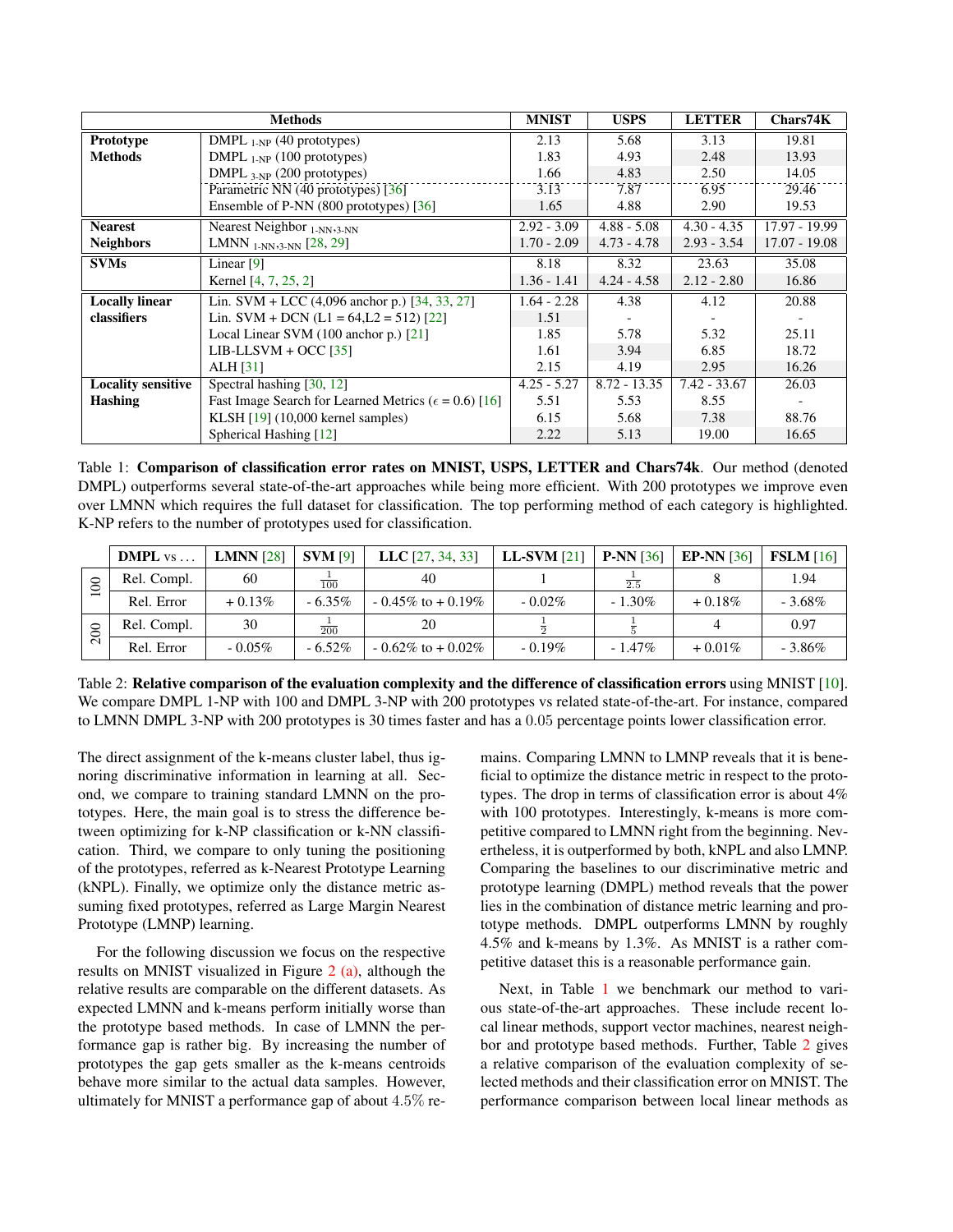<span id="page-6-3"></span>LL-SVM [\[21\]](#page-7-30) and prototype methods is especially interesting as a nearest prototype classifier is essentially a local linear classifier. The decision boundaries are perpendicular to the connection lines between the prototypes.

The first important finding is that DMPL outperforms methods that either use a predefined or learned metric even though being more efficient. Compared to vanilla k-NN search with plain Euclidean distance the main advantage is the ability to model different scalings and correlations of the feature space. Further, using less prototypes DMPL improves over a recent prototype based method [\[36\]](#page-7-14) that learns only a relevance weighting of the features. One advantage is that DMPL is able to account for different correlations of the feature space. Compared to LMNN the flexibility remains to discriminatively adapt the positioning of the prototypes.

Second, like DMPL locality sensitive hashing based approaches focus on efficient retrieval. Nevertheless compared to our method they trade off classification power for efficiency. The results show that kernelized hashing needs a large number of kernel samples to obtain comparable results. Standard LSH approaches need to consider a large number of samples for exact search, diminishing at least some of the speed advantages.

Finally, compared to kernel SVMs our method is outperformed only slightly while being able to perform classification with a fixed time budget. For kernel SVMs it is known that the number of support vectors scale linearly with the size of the dataset. Local linear methods such as LL-SVM [\[21\]](#page-7-30) bypass this issue. Interestingly, they share our computational complexity. On MNIST LL-SVM matches our performance, however on USPS and LETTER we are able to improve over LL-SVM. Only local linear methods using a much larger number of anchor points are able to improve over our method.

Recapitulating the different results and relating them to the evaluation complexity of related works it reveals that we get competitive results and are more efficient.

#### 4.2. Public Figures Face Database

In the following, we demonstrate our method for face identification on the Public Figures Face Database (Pub-Fig) [\[20\]](#page-7-11). PubFig is a large, real-world face dataset consisting of 58,797 images of 200 people. The evaluation set contains 42,461 images of 140 individuals. PubFig is considered as very challenging as it exhibits huge variations in pose, lighting, facial expression and general imaging and environmental conditions. To represent the faces we use the description of visual face traits [\[20\]](#page-7-11). They describe the presence or absence of 73 visual attributes, such as gender, race, hair color *etc*. Further, we apply a homogeneous  $\chi^2$ feature mapping  $[26]$ . For the face identification benchmark we organize the data similar to the existing verification pro-

<span id="page-6-2"></span><span id="page-6-0"></span>

<span id="page-6-1"></span>Figure 3: Face identification benchmark on the Pub-Fig database [\[20\]](#page-7-11): The data is organized in 10 non-overlapping folds for cross-validation. [\(a\)](#page-6-0) Precision / Recall curves by ranking and thresholding classifier scores. Numbers in parenthesis denote the precision and std. dev. at full recall. [\(b\)](#page-6-1) Difference of precision per person between DMPL and LMNN.

tocol in 10 folds for cross-validation. Therefore, we split the images of each individual into 10 disjoint sets.

In Figure  $3$  [\(a\)](#page-6-0) we benchmark our method using 100 prototypes per class to recent Mahalanobis metric learning methods. We report the face identification performance in a refusal to predict style. In that sense, recall means the percentage of samples which have a higher classifier score than the current threshold. Precision means the ratio of correctly labeled samples.

In particular, we show that DMPL generalizes better than LMNN  $[28]$ , ITML  $[8]$  or LDML  $[11]$  which require on the full training set for classification. At full recall the performance difference to LMNN is 6.00%. Further, comparing the results to the baseline approaches kNPL and LMNP reveals once more that the power lies in the combination of metric learning and prototype learning. In Figure [3](#page-6-2) [\(b\)](#page-6-1) we compare the relative change in classification accuracy per person between our method and LMNN. Only for a small number of classes the performance drops slightly while for the vast number the performance increases. Thus, there is no bias in terms of overrepresented classes. Intuitively, one interpretation is that the fixed number of prototypes helps to compensate for overfitting.